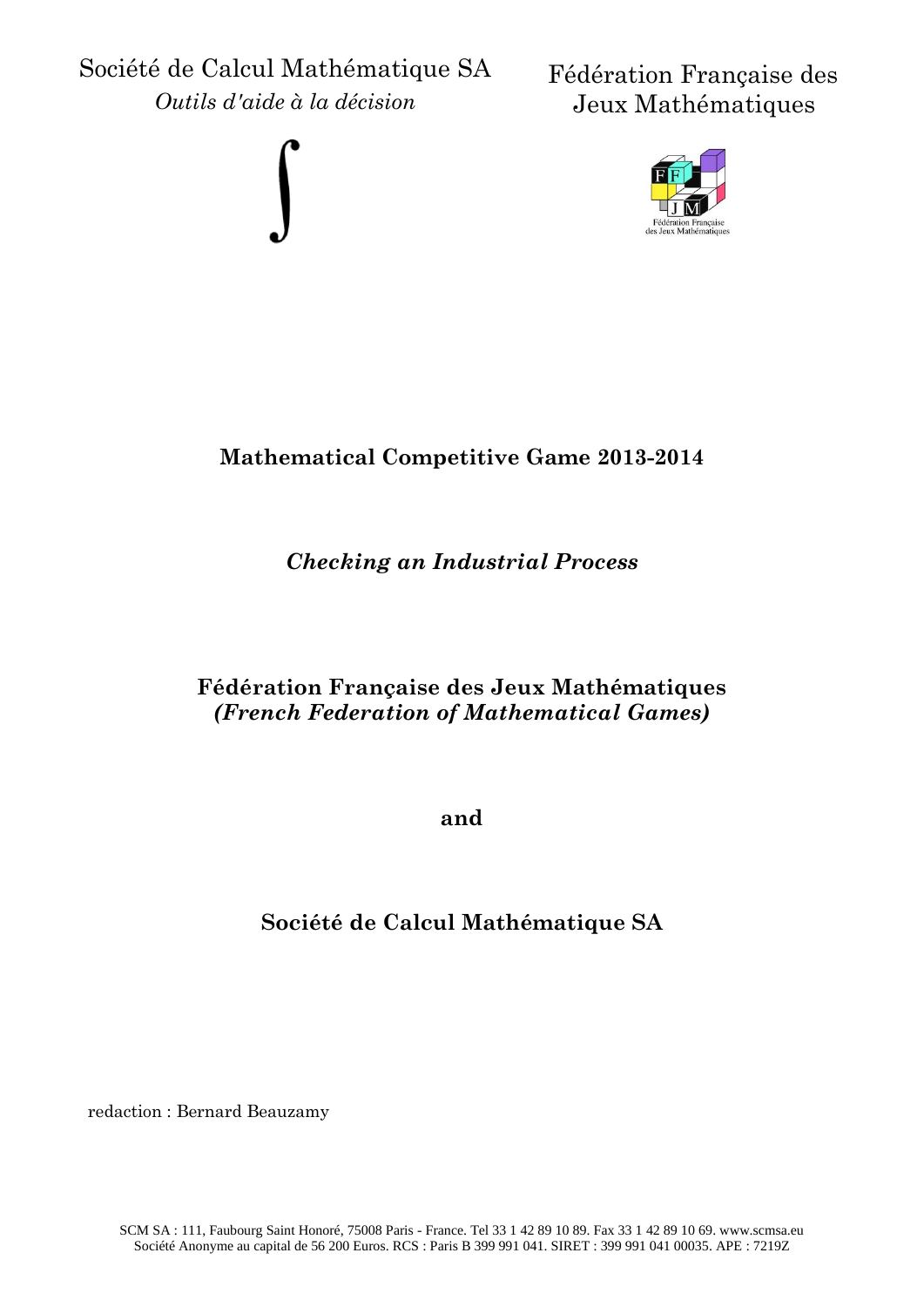## **I. Presentation of the Games**

The "Mathematical Games", jointly organized by FFJM and SCM, have existed for five years; the previous ones were:

- $\overline{I}$  In 2008-2009, conception of a bus transportation network in a city, in partnership with Veolia Transport;
- In 2009-2010, conception of an electricity distribution network, in partnership with RTE (Réseau de Transport d'Electricité);
- In 2011-2012, search for the best itinerary by a car, in partnership with the newspaper Auto Plus;
- In 2012-2013, fighting forest fires in Siberia, in partnership with the Paris Firemen Brigade.

They deal with the resolution of a "real life" problem, that is a problem of general concern, but simplified in its mathematical contents. Still, the resolution typically requires several months of work.

Candidates may compete individually or as groups, for instance high school classes, or college students, or university students, preparing a "memoir" for the end of their studies.

Two categories of prizes are given:

*Individual prizes:* For the winner: 500 Euros For the second: 200 Euros For the next three: 100 Euros each.

*Prizes for groups:* For the winner: 500 Euros For the second: 200 Euros For the next three: 100 Euros each.

The total amount of prizes is therefore 2 000 Euros. The best solutions are published on the web site of FFJM, on the web site of SCM, and on the web sites of our partners. The official announcement of the results and the ceremony for prizes occur during the "Salon de la Culture et des Jeux Mathématiques" (Fair for Mathematical Culture and Games), which is held in Paris, each year, during the month of May.

The winners, previous years, gained considerable notoriety, both in the press and television in their respective countries.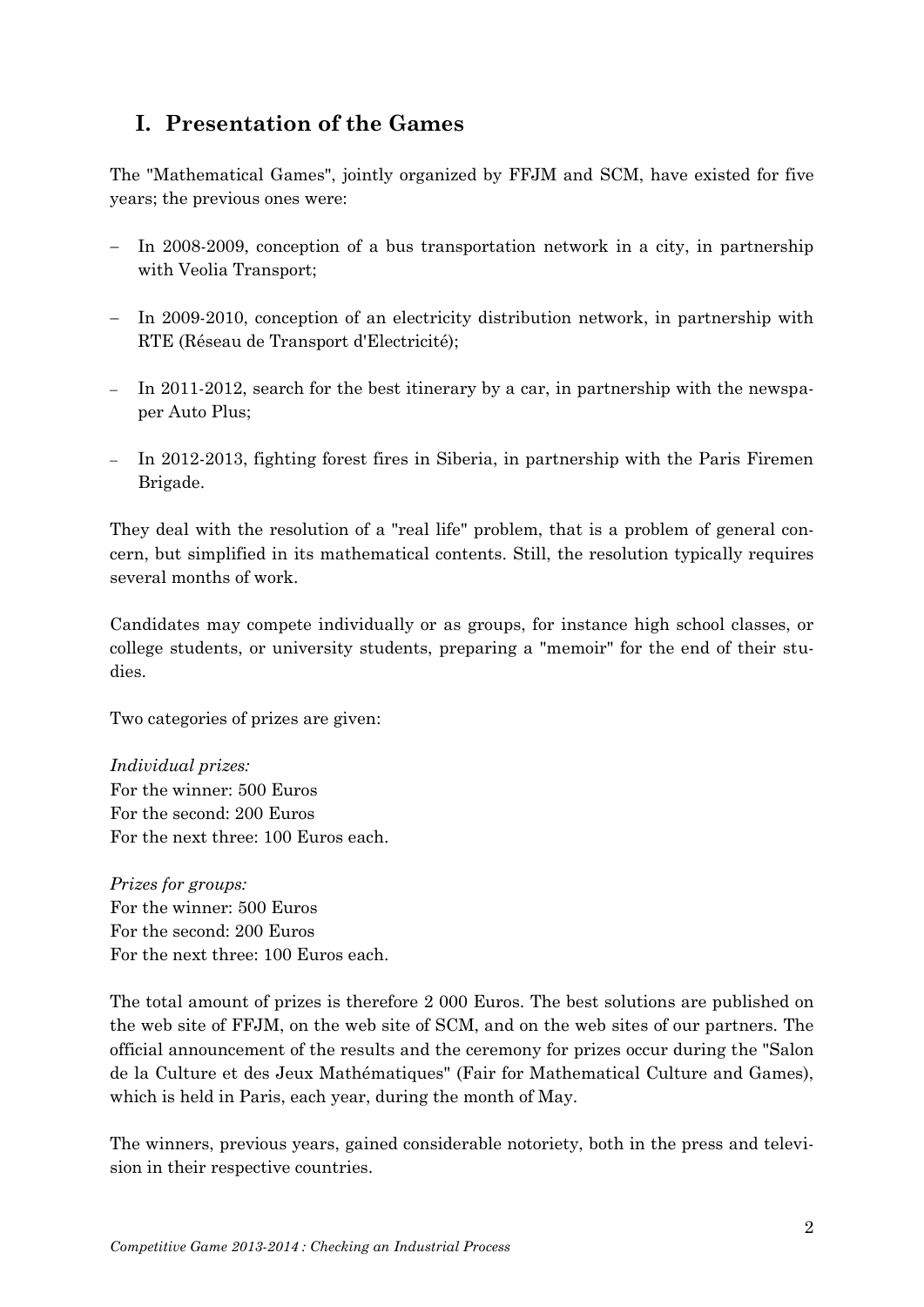## **II. The 2013-2014 Prize**

#### *A. General presentation of the subject*

It deals with the general concern of "checking" the quality of an industrial process, here the production of metal cylinders. There are some requirements, defined by the Safety Authorities; these requirements are of probabilistic nature. Of course, one cannot check all pieces, because checking is costly and is usually of destructive nature: the pieces used for checking are destroyed. So a sample is chosen, and, for each designated part, some measurements are made, also at random places in the part.

Quite often, the Industrial Company has its own requirements, which are of higher nature: the Company wants the pieces to be of good quality, but also of constant quality, which is not the same thing. Therefore, the Company defines its own testing procedures, which are supposed to be stricter than the rules of the Safety Authorities: the Company cannot afford to have its products rejected.

#### *B. Technical description of the process*

An Industrial Company produces disks, made of stainless steel. These disks are used in severe environments, for instance in Power Plants, and the Safety Authorities want to make sure that these disks are of constant, acceptable, quality.

What the Company produces is the so-called "austenitic stainless steel" (in short ASS), which should contain 18% chromium and 8% nickel, the percentages being computed as fractions of the total mass. This is the classical "304 ASS", a standard alloy.

The disks have 0.5 m of radius and 0.5 m of height. Each disk should be made of an homogeneous alloy, which means that, hopefully, the proportions of steel, chromium and nickel should be the same everywhere in the disk, and should be the same in all disks.

The requirements of the Safety Authorities are :

All the time:

- Chromium: between 16.95 % and 19.10 % and
- Nickel: between 6.94 % and 9.10 %

95% of the time:

- Chromium : between 17 % and 19 % and
- $\sim$  Nickel: between 7 % and 9 %.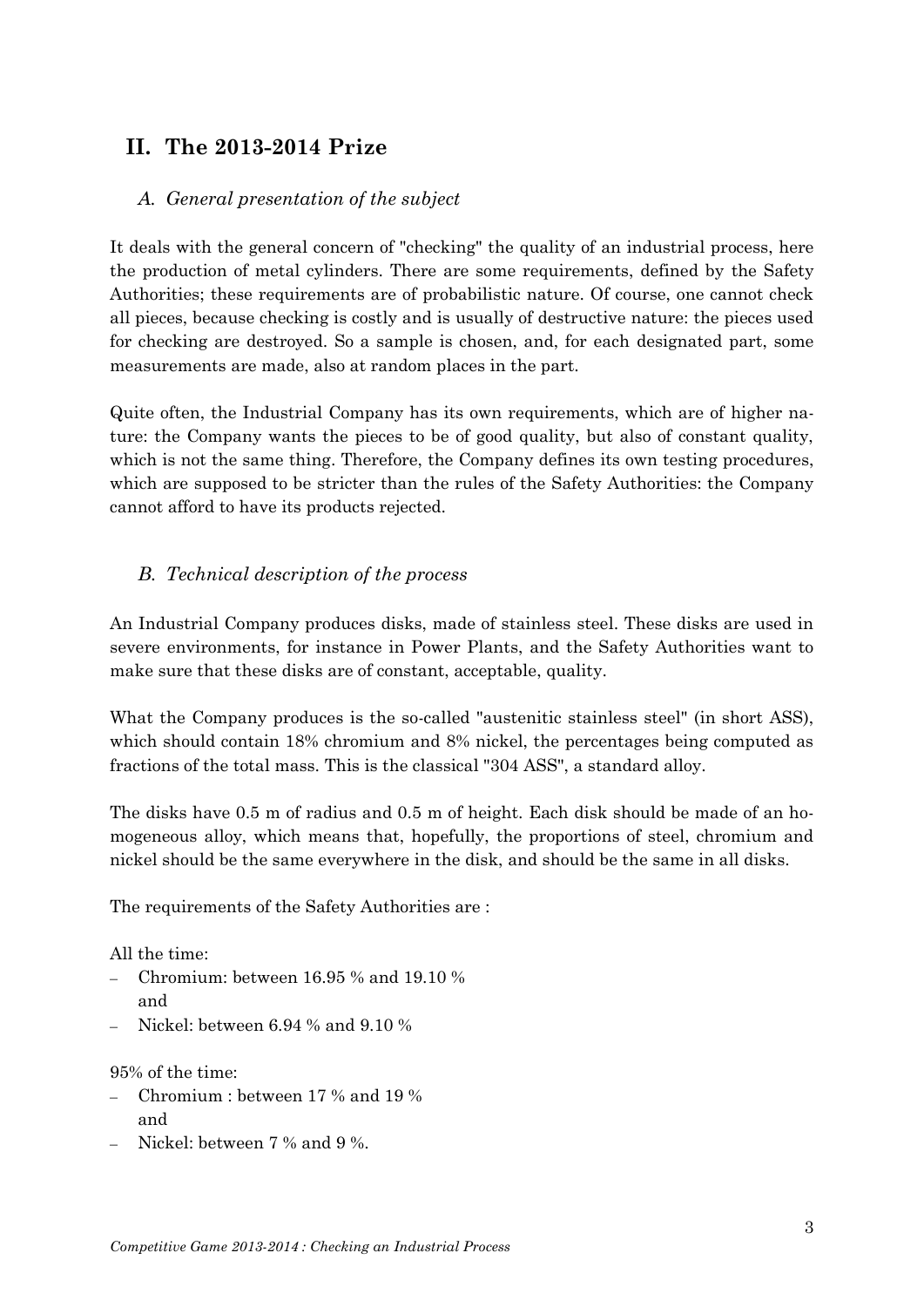The Company wants to comply with these requirements, of course, but wants to go further. They want to define stricter requirements. This is quite common in the Industry, for two reasons:

- The Industry knows that the regulations are going to change, and wants to anticipate these changes;
- The Industry wants to deliver goods which are of good quality, of course, but more specifically which are of constant quality.

Therefore, the Industry defines its own requirements, as follows :

99 % of the time:

- Chromium: between 16.96 % and 19 % and
- Nickel: between 6.95 % and 9.05 %

95% of the time:

- Chromium: between 17.1 % and 18.9 % and
- Nickel: between 7.1 % and 8.9 %

#### *C. Discretization of the cylinders*

For checking purposes, each cylinder is divided into small cells, the following way:



Each cell is 0.1 m x 0.1 m x 0.1 m. There are five layers of 0.1 m each, for a total height of the cylinder of 0.5 m. On each layer, the disk is replaced by 80 cells according to the picture above (showing only a quarter of the disk). If the unit is 0.1 m, the cells which are kept are those which satisfy:

$$
\left(x+\frac{1}{2}\right)^2 + \left(y+\frac{1}{2}\right)^2 \le 25
$$

that is, the center of which is inside the disk.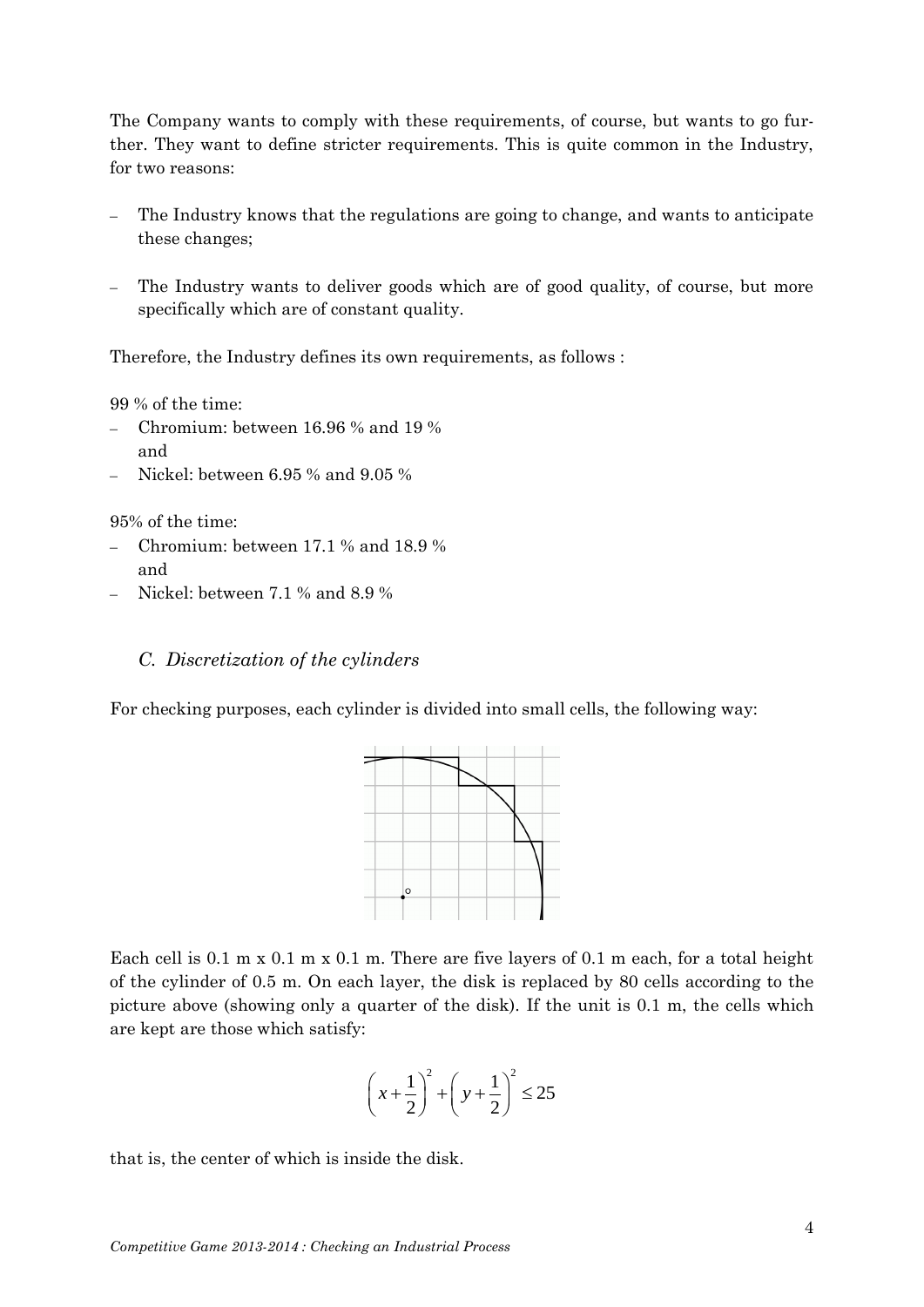This representation of the cylinder by 400 cubic cells is accepted both by the Company and by the Safety Authorities.

Each cell is considered as a unit for testing and is assumed to be homogeneous.

#### *D. Mathematical representation:*

The layers are numbered from 0 (bottom, altitude 0) to 4 (top). The unit is 0.1 m. The cells are numbered by the coordinates of their West-South-Bottom corner.



If  $(c_1, c_2, c_3)$  are the coordinates of the center of a cell, the coordinates of the point A which characterizes the cells are  $\left(c_1 - \frac{1}{2}, c_2 - \frac{1}{2}, c_3\right)$  $\frac{1}{2}$ ,  $c_2 - \frac{1}{2}$ ,  $c_3 - \frac{1}{2}$  $\frac{1}{2}$ ,  $c_2 - \frac{1}{2}$ ,  $c_3 - \frac{1}{2}$  $\left(c_1 - \frac{1}{2}, c_2 - \frac{1}{2}, c_3 - \frac{1}{2}\right)$ . .

#### *E. Production rules and checking rules*

#### **1. Production**

The Company produces 10 000 cylinders: 1 000 each day, during ten days.

#### **2. Safety Authorities checking**

The Safety Authorities will pick up 100 cylinders at random (uniform law) and in each cylinder 10 cells at random (uniform law). The requirements defined above refer to this sample of 1 000 cells. For instance, saying "95% of the time" means, for the Safety Authorities, that 950 cells at least must satisfy the corresponding requirement.

#### **3. Company checking**

The Company performs two types of checking:

First, Nondestructive checking: each day, 10 cylinders are taken at random, put aside, and their upper and lower surfaces (disks) are checked electronically. This concerns only 2 x 80 cells (not the side of the cylinder, only the top and bottom); 10 cells are chosen at random among the top 80 cells and 10 are chosen at random among the bottom 80 cells.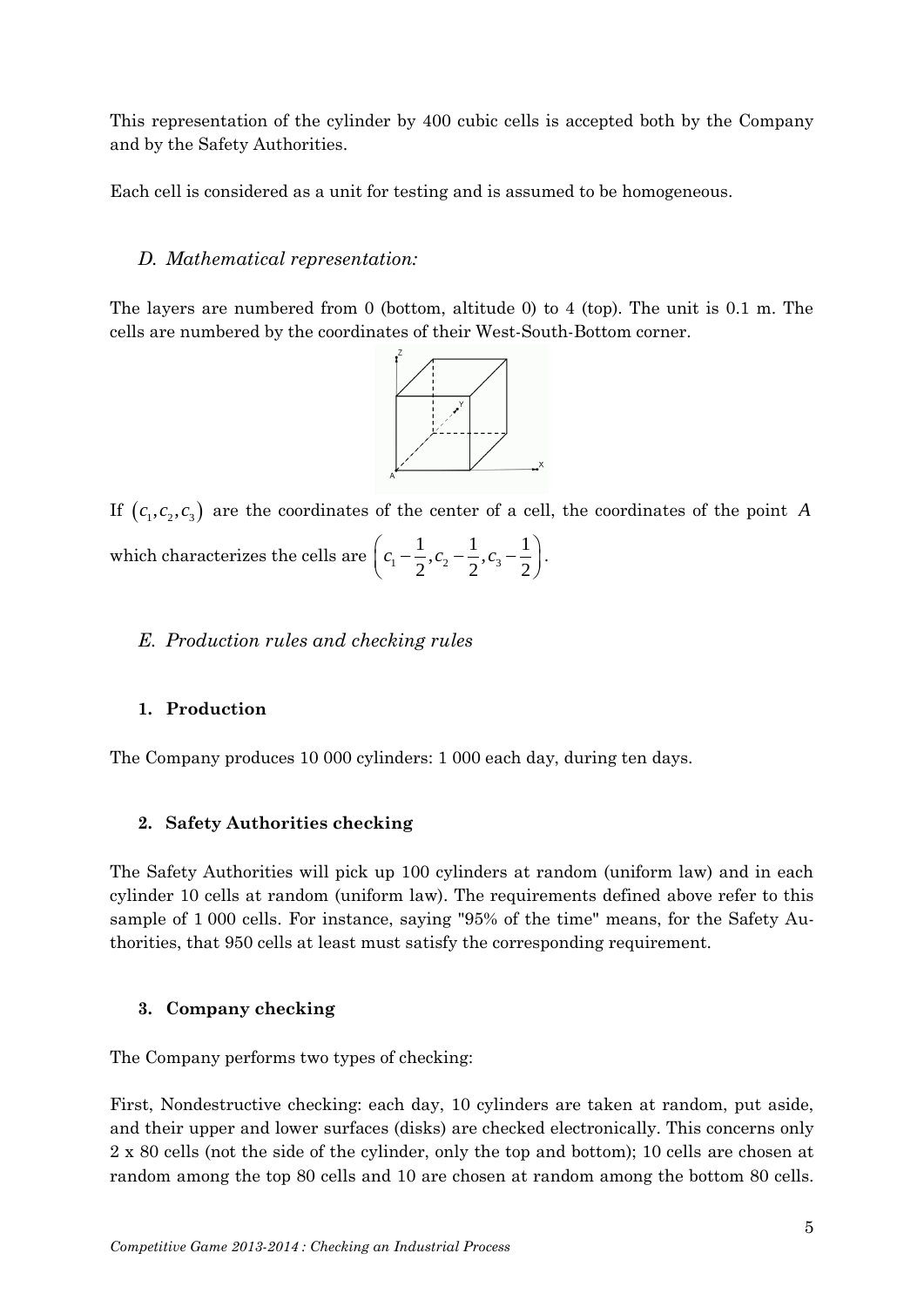These 20 cells are checked by a process which does not damage the cylinder. The Company checks a total of 2 000 cells. These cylinders, after checking, are put back in the production.

Second, Destructive checking: each day, 10 cylinders are taken at random, put aside, and decomposed into cells; in each cylinder, 20 cells are chosen at random and checked. Since the production lasts for 10 days, the Company checks 100 cylinders and 2 000 cells.

Checking by the Company comes first, and checking by the Safety Authorities comes after. The Safety Authorities do not know the result of the checking made by the Company. After the checking by the Company, the non-damaged cylinders are put back in the production, and the damaged ones are replaced, so the Safety Authorities truly have at their disposal a sample of 10 000 pieces.

### *F. Penalties and fines*

Each time a result is found by the Safety Authorities, which does not comply with the established rules, the Company must pay a fine, as follows:

- If a cell is found, which is not between 16.95 % and 19.10 % of chromium, or which is not between 6.94 % and 9.10 % of nickel, the Company must pay a fine of 1 million Euros, for each such cell.
- If the total number of cells, among the 1 000 cells which are checked, satisfying both between 17 % and 19 % of chromium and between 7 % and 9 % of nickel, is strictly smaller than 950, then the Company pays also a fine of 1 million Euros.

### *G. Results of the checking made by the Company*

These results are given in the Excel file (Excel 2003 format): data mathematical game 2013 2014.xls sheets(2): non-destructive testing sheets(3): destructive testing

see [http://scmsa.eu/archives/data\\_mathematical\\_game\\_2013\\_2014.xls](http://scmsa.eu/archives/data_mathematical_game_2013_2014.xls)

The Company observes that, from its own point of view, the results of the testing is satisfactory.

### *H. Question*

What is the expected fine (expectation of the probability law) to be paid by the Company ?